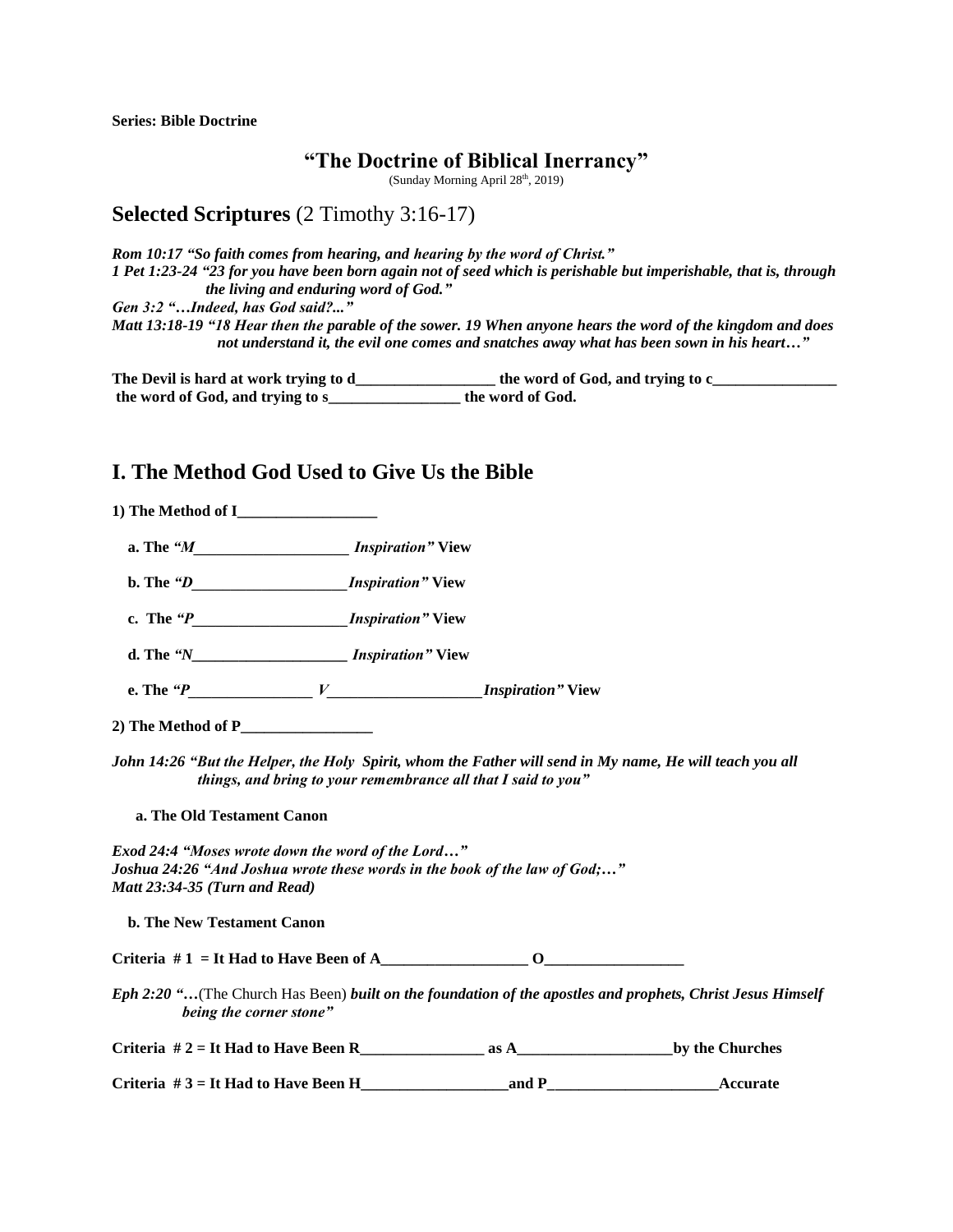# **II. The Examples We Have of Interpreting the Bible**

**1) The P\_\_\_\_\_\_\_\_\_\_\_\_\_\_\_\_\_\_\_\_Insisted on a Very High View of Scripture**

*Ps 12:6 "The words of the LORD are pure words; as silver tried in a furnace on the earth, refined seven times" Ps 18:30 "As for God, His way is blameless; the word of the LORD is tried;…"*

**2) J\_\_\_\_\_\_\_\_\_\_\_\_\_\_\_\_\_\_\_\_Insisted on a Very High View of Scripture**

*Matt 5:18 "For truly I say to you, until heaven and earth pass away, not the smallest letter or stroke shall pass from the Law until all is accomplished"* 

*Matt 22:32 "I AM THE GOD OF ABRAHAM, AND THE GOD OF ISAAC, AND THE GOD OF JACOB'? He is not the God of the dead but of the living."* 

*Matt 12:40;24:37-38 (References)*

**3) The Apostle P\_\_\_\_\_\_\_\_\_\_\_\_\_\_\_\_\_Insisted on a Very High View of Scripture**

*Gal 3:16 "Now the promises were spoken to Abraham and to his seed. He does not say, 'And to seeds,' as referring to many, but rather to one, 'And to your seed,' that is, Christ"* 

**4) The Apostle P\_\_\_\_\_\_\_\_\_\_\_\_\_\_\_\_ Insisted on a Very High View of Scripture**

*2 Pet 1:20-21 "20 But know this first of all, that no prophecy of Scripture is a matter of one's own interpretation, 21 for no prophecy was ever made by an act of human will, but men moved by the Holy Spirit spoke from God"* 

### **III. The Prophecies That Strongly Affirm the Bible**

*Isa 41:21-23 (Reference)*

**1) The Amazing Prophecy About C\_\_\_\_\_\_\_\_\_\_\_\_\_\_\_\_\_\_\_\_**

*Isa 44:28 "'It is I who says of Cyrus, 'He is My shepherd! And he will perform all My desire.' And he declares of Jerusalem, 'She will be built,' and of the temple, 'Your foundation will be laid.'"* 

*Isa 45:1,3 "1 Thus says the Lord to Cyrus His anointed,… 3 "I will give you the treasures of darkness and hidden wealth of secret places, So that you may know that it is I, the Lord, the God of Israel, who calls you by your name"*

**That prophecy was fulfilled in 539 b.c. approximately 150 years after the Prophet Isaiah made that prediction and 150 years before C\_\_\_\_\_\_\_\_\_\_\_\_\_\_\_\_ was b\_\_\_\_\_\_\_\_\_\_\_\_\_\_\_\_.** 

**2) The Amazing Prophecy About T\_\_\_\_\_\_\_\_\_\_\_\_\_\_**

- *Eze 26:3-5 "3 therefore thus says the Lord GOD, 'Behold, I am against you, O Tyre, and I will bring up many nations against you, as the sea brings up its waves. 4 'They will destroy the walls of Tyre and break down her towers; and I will scrape her debris from her and make her a bare rock. 5 'She will be a place for the spreading of nets in the midst of the sea, …"*
- *Eze 26:12 "Also they will make a spoil of your riches and a prey of your merchandise, break down your walls …, and throw your stones and your timbers and your debris into the water… "*

**3) The Amazing Prophecy About the P\_\_\_\_\_\_\_\_\_\_\_\_\_\_\_\_\_\_ of Egypt**

*Eze 30:13 "'Thus says the Lord God: 'I will also destroy the idols, and cause the images to cease from Noph; There shall no longer be princes from the land of Egypt;…"* (NKJV)